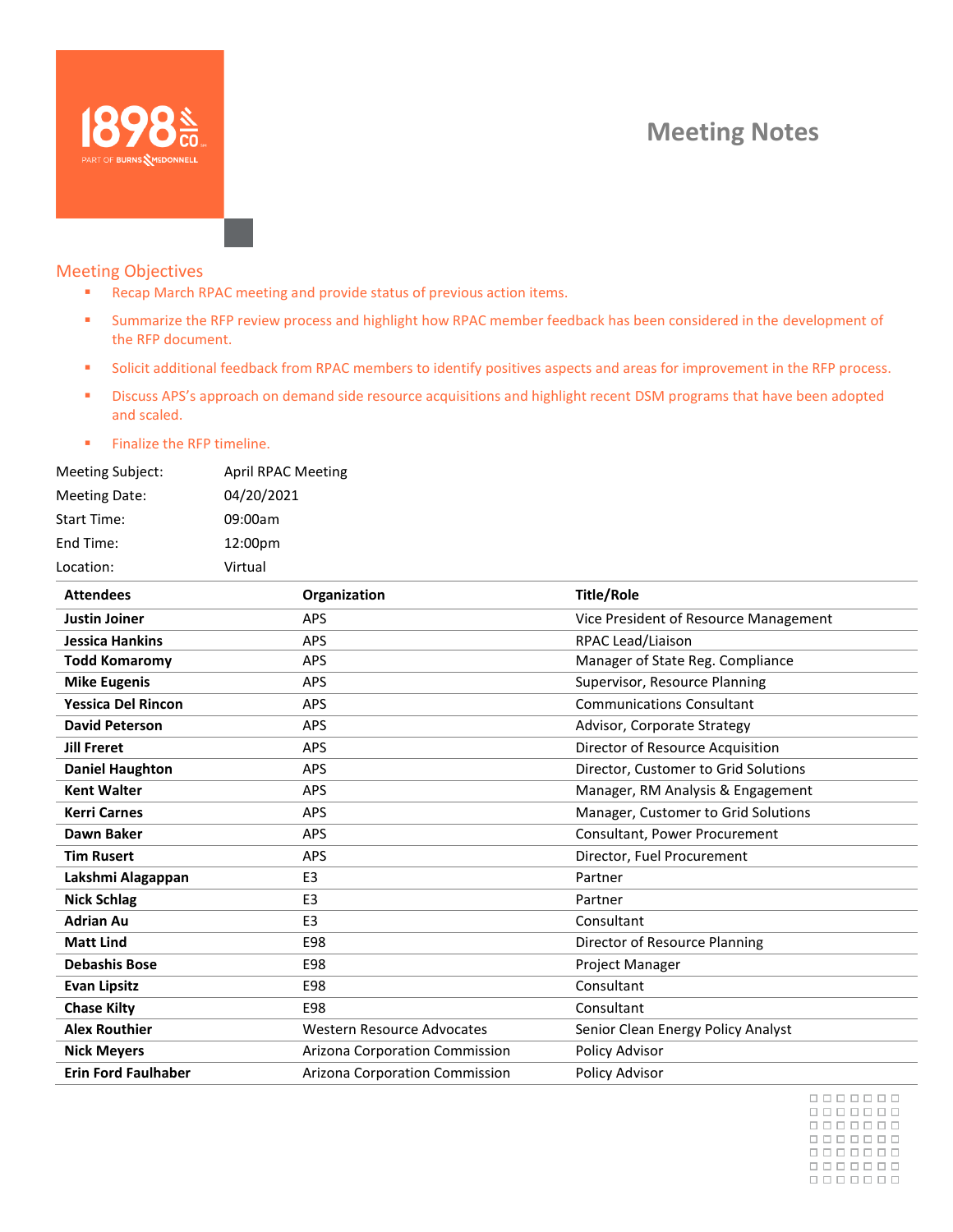

| <b>Autumn Johnson</b> | Western Resource Advocates      | AZ Gov. Affairs Manager              |
|-----------------------|---------------------------------|--------------------------------------|
| <b>Gary Dirks</b>     | ASU                             | Director                             |
| Laurie Woodall        | AZ RUCO                         | Director                             |
| Lisa Hickey           | New Law Group                   | Attorney                             |
| Devi Glick            | <b>Synapse Energy Economics</b> | <b>Principal Associate</b>           |
| Johnny Key            | Freeport-McMoRan                | Director                             |
| <b>Caryn Potter</b>   | SW Energy Efficiency Project    | <b>Utility Program Manager</b>       |
| <b>Teresa Brown</b>   | PG&E                            | <b>Operating Clerk</b>               |
| <b>Brendon Blake</b>  | AARP                            | Associate State Director of Advocacy |
| <b>Phil Jones</b>     | Alliance for Transportation     | <b>Executive Director</b>            |
| <b>Diane Brown</b>    | Arizona PIRG                    | <b>Executive Director</b>            |

# Matt Lind (E98/Director of Resource Planning) – Introduction/March RPAC Recap/Updated Meeting Guidelines/Summary of RFP Review

- Slide 3 March RPAC Meeting Recap
	- APS is continuing to develop an All-Source RFP targeting resource needs between 2025 and 2027.
	- APS organized smaller RFP working group sessions to obtain more detailed feedback on the contents of the RFP document and made efforts to incorporate feedback into the RFP.
	- The RFP is designed to be a fair, objective, and flexible process that does not deter APS from its commitments to provide a sustainable, reliable, and affordable future.
- $\blacksquare$  Slide 4 Following Up
	- Action items from last month's meeting included:
		- o APS to provide the independent monitor agreement from the 2020 RFP.
		- o APS to provide the draft RFP to the RPAC members.
	- Both action items were completed before the start of the April RPAC meeting.
- $S$ lide 5 Meeting Guidelines
	- Meeting guidelines were mostly unchanged from previous RPAC meetings.
	- **•** Certain RPAC members were excused from the entirety of April's meeting due to potential resource development interests.
- Slide 7 RFP Guiding Principles
	- Goal is to develop a process that is objective, fair, and flexible to diverse resources.
	- Open to all commercially viable resources and technologies.
	- Prioritizes reliable and affordable proposals that enable clean energy commitments and have a commercial path forward.
- Slide 8 RPAC RFP Feedback Timeline
	- Final RFP release is scheduled for early to mid-May
- Slide 9 Changes in Initial RFP Draft
	- Changes made from the 2020 RFP to the 2022 RFP include:
		- o Updated document organization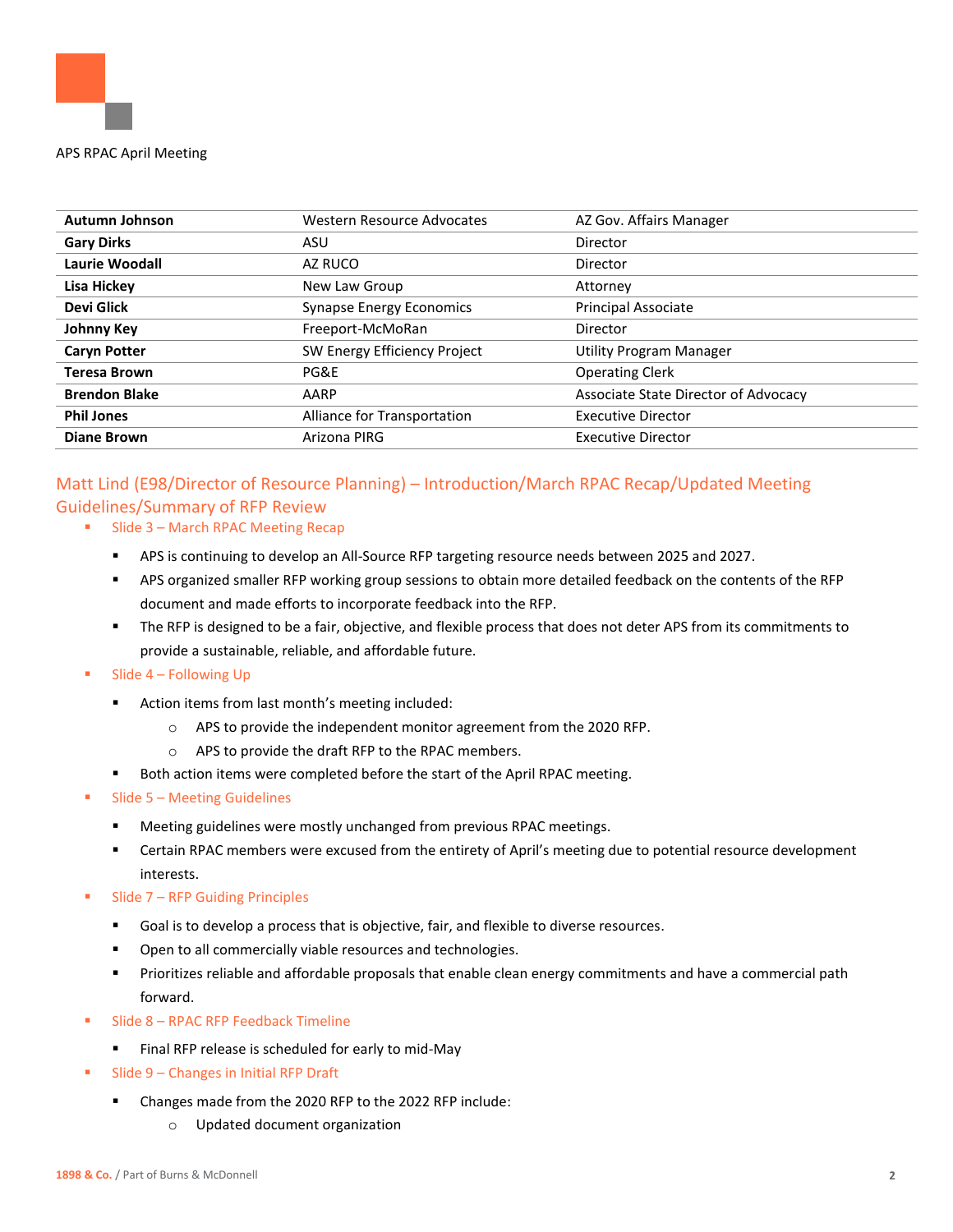

- o Introduction of 1898 & CO.
- o Providing a transparent scoring system
- o Incorporating RPAC/stakeholder feedback
- Structural changes to the RFP include:
	- o Reducing the minimum bid size to 5 MW
	- o Creating a tiered proposal fee based on the size of the RFP bid
	- o Including renewable plus storage BTA and PPA options.
- Slide  $10 -$  RPAC RFP Feedback
	- RPAC members feedback was taken into consideration and action was taken to update the RFP document.
	- **•** There were approximately 90 different feedback items taken into consideration that covered topics including communication transparency, schedule, evaluation process, and evaluation criteria.
- Slide 11 Additional Changes
	- Additional changes made to the RFP document based on RPAC feedback include:
		- o Sharing the bidder confidentiality agreement with the working group
		- o RFP document to be publicly available at APS' website
		- $\circ$  Reducing the minimum previous experience requirement on smaller projects
		- o Removing the maximum size for demand side options
		- o Increasing the screening criteria weighting for carbon emission profiles
	- Comment: Appreciate the changes that have been made.
	- Response Matt Lind: Thank you for sharing that comment. Hopefully we provided a good overview of the process.
	- Question: I appreciate the attempts that were made to make the demand side options more equitable. I wanted to confirm, it says here that you removed the maximum for demand side options, is there a minimum amount for demand side options?
	- Response Matt Lind: The minimum size for all resource technologies submitted in the RFP is 5 MW. There is another section of today's agenda that will be dedicated to acquiring demand side resources. The intent would be that there are multiple avenues for demand side options of multiple sizes and scale to be a part of APS' portfolio but for this activity the 5 MW size is a minimum across all technology types whether they are demand or supply side.
- Slide  $12$  Discussion & Questions
	- Question: Have you proposed some model interconnection rules? Are the rules the same for the small (under 25 MW) as well as the larger resources?
	- Response Matt Lind: The RFP document has information about working with APS's interconnection team to go through an interconnection study process. The process is dependent on the voltage level, where you are interconnecting, and how you are interconnecting to the system to determine what transmission upgrades would be necessary to maintain the reliability of the system. We do not have a requirement that the interconnection study process must be complete before participating in the RFP.

#### RPAC Members – RPAC Member RFP Feedback

**■** Slide 13 – RPAC RFP Feedback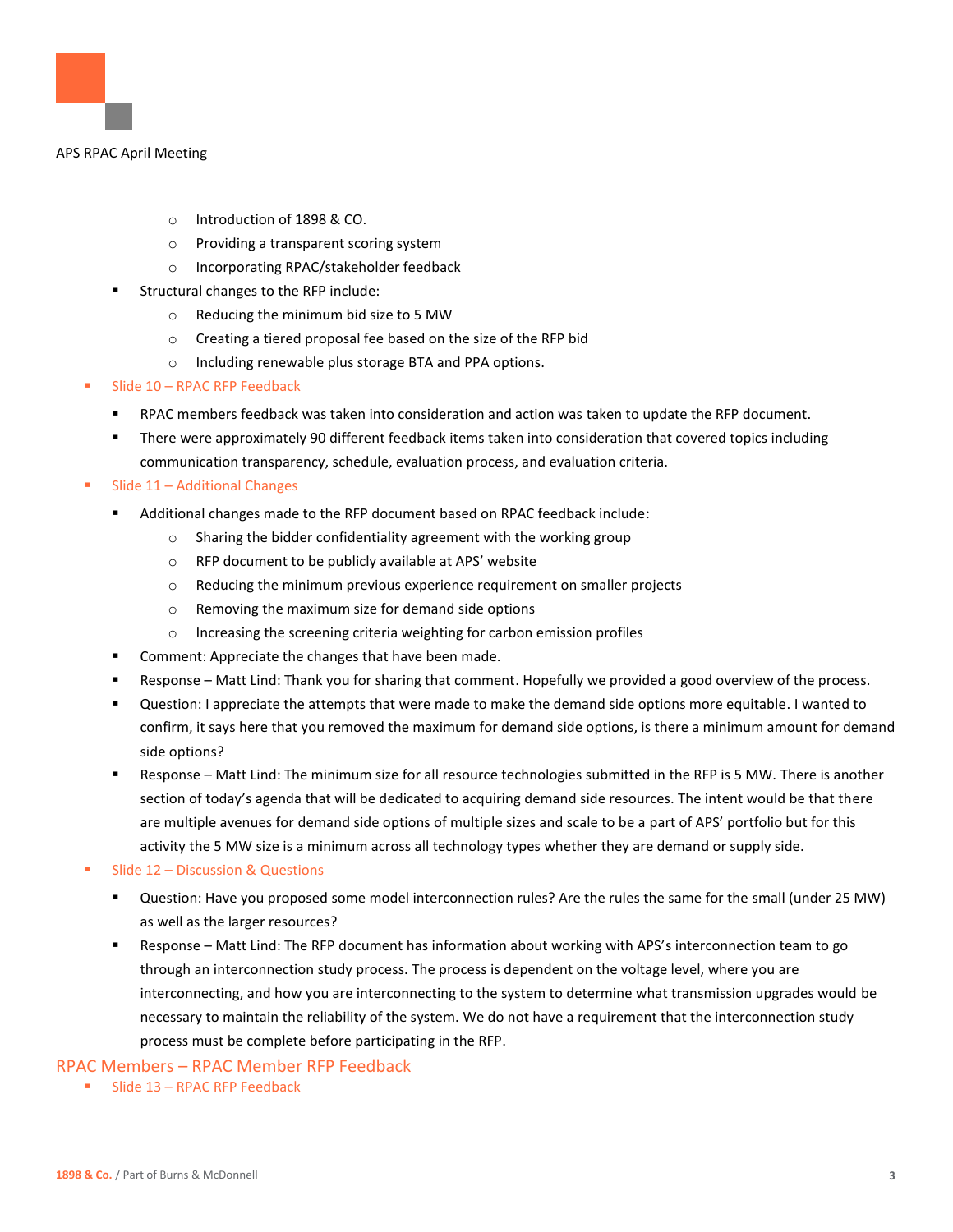

- Comment Autumn Johnson: I want to echo some of the comments that have already been made in the RPAC meeting today. I am super impressed with how APS has conducted this process. To my knowledge, this is one of the first times one of the big utilities has sought stakeholder input before issuing an RFP. The engagement has been meaningful and has not felt like a type of "box checking" exercise. We have had multiple working group meetings and opportunities for red lines. We were able to provide feedback and saw that changes to the document were made based on that feedback. I am at the point where I want to encourage other utilities to follow this process. I think the utilization of E3 to provide a comparison to what other utilities are doing with their All-Source RFPs is a good practice and super helpful for stakeholders to understand industry norms. The only thing that I would flag for future processes is that I think there is a misconception that all RFPs are the same. Any quantitative exercise with the appearance of objectivity still has a lot of ways to bias the process. The two things that I noticed in the initial criteria was that fossil resources and experienced developers were favored but all in all I am very impressed with how this process has been executed. I hope this level of stakeholder engagement continues as the process moves forward.
- Response Justin Joiner: Stakeholders will continue to be a part of our process now and going forward in perpetuity. If I could do one thing differently, I would have started this process six months ago but with the accelerated timeline things had to happen in a truncated fashion. I would expect that after we go through this RFP, get responses back, and see what went well and what did not, we will have an even lengthier process to get stakeholders involved and incorporate their expertise. I want to make that very clear that we will continue to include our RPAC members, and we greatly value their input and expertise.
- Comment Diane Brown: Ditto on Autumn's comments.
- Comment **Phil Jones:** I would echo Autumn's comments as well on the robust nature of the process, and responsiveness to comments and advice that was received.
- Comment Justin Joiner: We wanted to be very responsive to the fact that we wanted to hear from you all today. I want to reflect on the history of this RPAC and its revitalization. The intent is to earn the trust and the faith of this group and the only way to do that is to work together, hear you out, and take action. I hope that it comes across as genuine and sincere and you see that we have made changes based on the feedback we have received. I want to make sure that we do what we say, and it is very transparent. There will be times that we have a differing viewpoint, but we want to be clear during those times. The things that are making me a little nervous are the headwinds that we are seeing with the generation fleet. Costs everywhere are going up. Cost of natural gas, solar panels, and batteries are all going up. We haven't been able to finalize deals due to all the uncertainty in our industry. There is an investigation by the Department of Commerce on tariffs that would dramatically impact the solar industry. These are all things that we must recognize, live with, and adapt. We have to be aware of it, but it does not change anything with our Clean Energy Commitment. The cost of everything is going up across fuel sources. It is coal, it is gas, it is renewables, and it is storage. Affordability is something that is at the forefront of our concerns, but when everything is going up you realize there are some things that are unavoidable. We will see what the RFP responses look like, and we will share what we are seeing in the industry and what the cost impacts are to the RPAC members. We will always have that healthy discussion that when there is a flicker of the lights, that is on APS, but I see no reason why we can't keep the lights on and still meet or exceed our Clean Energy Commitment. We must have creative solutions to allow APS to continue to move with speed and evaluate projects on a fair, equitable scene.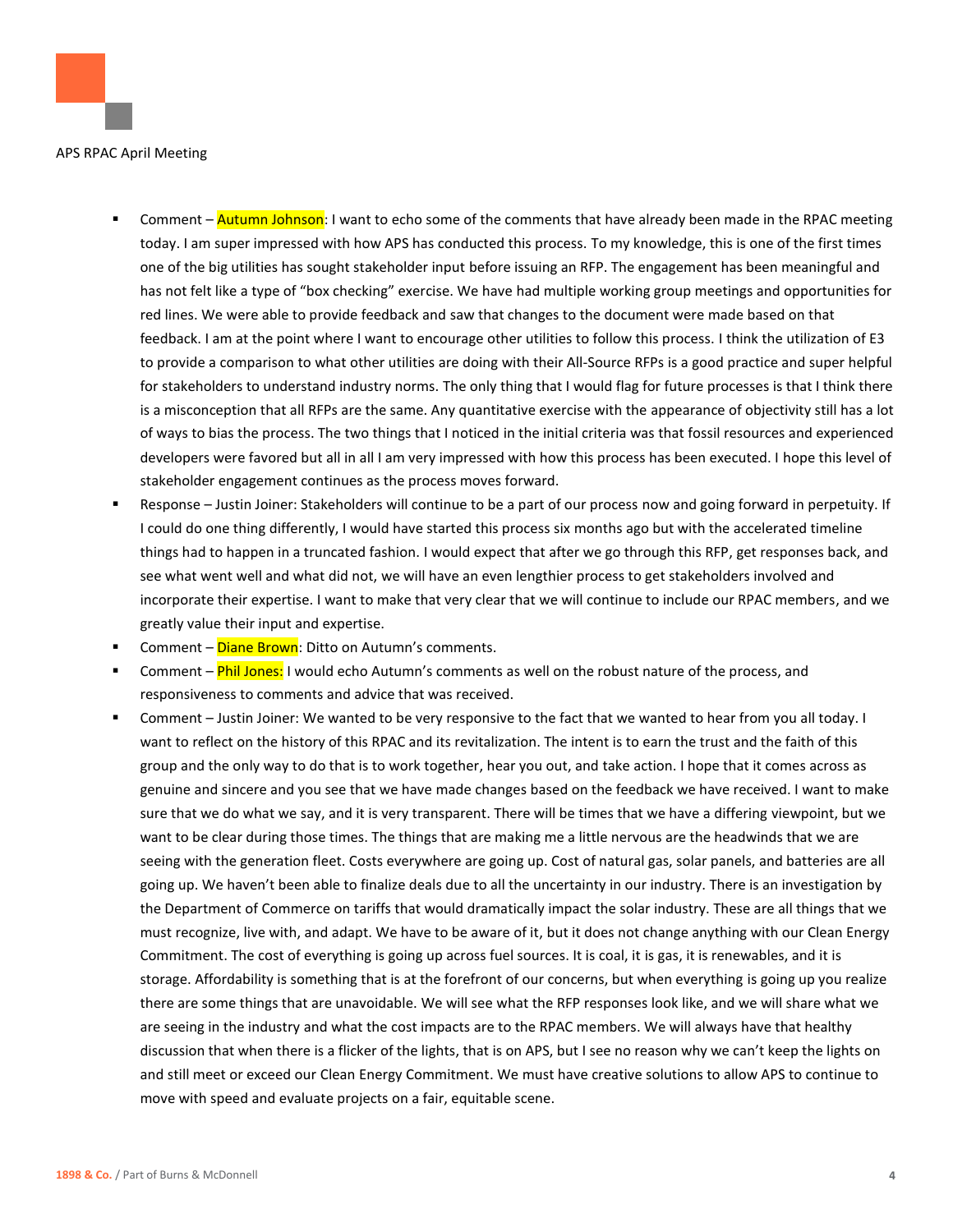

- Question Autumn Johnson: I appreciate you bringing that up and it is very helpful to frame it that we are seeing cost increases across a number of technologies and not just solar and batteries. Do you have a sense of a projected solution for the uncertainty around the tariff on solar that will inevitably have a different timeline than the timeline of the RFP?
- Response Justin Joiner: The insight I am getting from our regulatory support is that it could be a year long process and we expect bids back for the RFP in mid to late-July. That uncertainty will not go away during the bidding window so we would want the bids to provide bookends that would show what the cost would be with full implications of the tariff or having no tariff at all. This would allow us to see a high and low end for the projects and compare bids on an equal level. We do not want to end up selecting a bid that made an incorrect assumption on the tariff. The other option would be to sit on the sideline and wait until this uncertainty is resolved but this would be unacceptable with the timeline of our resource needs and the need to progress on our Clean Energy Commitments.
- Response: Thank you.
- Response Justin Joiner: One other thing, I have talked to most, if not all of you now and I want to be frank. We have our Clean Energy Commitment, and I am 100 percent that we are going to hit that and hit it early. I have shared with this group that we have extended gas tolls at Arlington. The key to APS being able to keep the lights on, keep things affordable, and hit our targets, is to look closely at the extension of all of our gas resources for short term and midterm periods. I have stated from day one that we will do nothing that compromises our Clean Energy Commitment. Anything that compromises those commitments during this RFP process is off the table. We would not make an investment in a new gas plant that would have to be online through 2050 or 2060 and interfere with our clean energy plans. What needs to be on the table are resources that are near term and can act as a bridge. If we can do it without that bride then we will do it, but we owe this group a more detailed roadmap for how we are going to meet our Clean Energy Commitment. That is what we are going to be working on in resource planning and within the company. We are going to show that roadmap to success and we want the RPAC to join us during that journey.
- Question Gary Dirks: I think that this has been great, and this engagement is exactly the kind of process that we need. A strong theme that we are seeing is how tight the situation is going to be next summer. The Germans are going to eliminate imports of Russian gas by 2024 by building LNG terminals in the range of two dcf each. They are going to be pulling a lot of gas from some place and most likely a substantial part of that will come from the United States, leading to more drilling. The entire supply chain will get backed up. I think it is going to be really important to stay alongside how tight this could get and what the implications are for us and our ability to meet next summer's demand. The second thing I would like to bring up would be the Texas power outage. The outage cost approximately \$130 billion dollars and 100 lives. Do we in Arizona have any idea what would happen if we had a substantial power outage for days in the summer? Related to that, how connected are these grids, and if one goes down do they all go down?
- Response Justin Joiner: I want to note that I was previously at CenterPoint Energy based out of Houston. I had to go speak to our CEO and Texas representatives that were wanting to understand the outage. To your point, the deaths that occurred were our most vulnerable citizens. There are people that go around valuing lives with dollar amounts. I can't tell you what that dollar amount is, but I can tell you that it was totally unacceptable. When I moved here and realized how hot is gets here, I think that it is life or death here if power is out in the summer. It won't take long for lives to be at risk, and we cannot have that. The most important thing is loss of life, then there are long term considerations on whether or not Arizona or Phoenix would be a place to start a business or to put kids through school and there is a negative domino effect that occurs. Arizona does not need to wait; we know what happens when there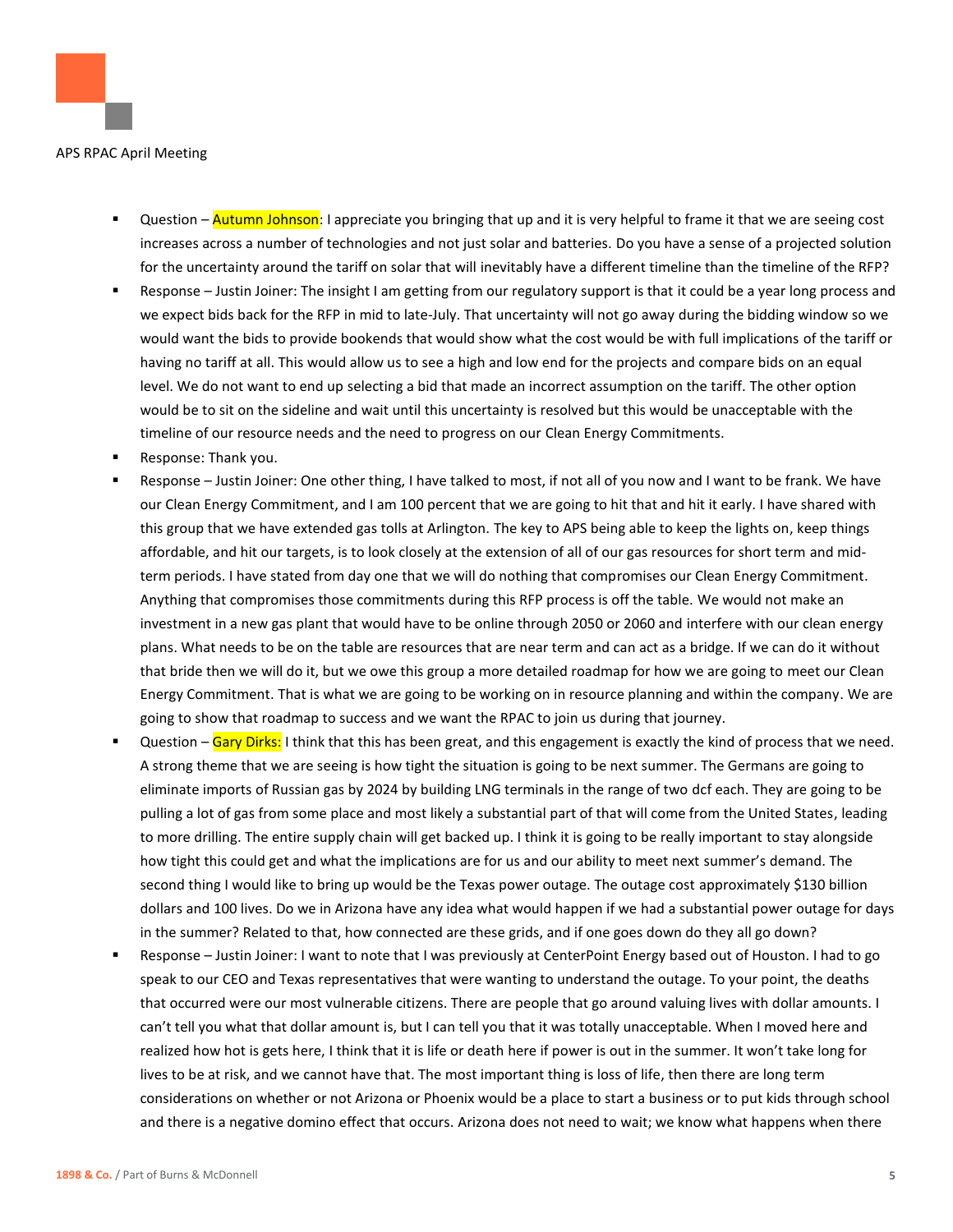are blackouts. We started in December showing how close we have been to a shortfall in the past. We need to turn over every stone on existing resources. Where we can avoid the need of new fossil or new pipelines, we have to avoid that. Extensions and efficiency gains with existing PPAs (Power Purchase Agreement) and resources provide a security valve that provide confidence that when we sign new deals, we can withstand delays and supply chain issues. We have an all of the above resource mix until 2031. Right now, the coal is hedging gas volatility as well as our gas hedge program which has shielded us from 85 percent of the natural gas volatility. However, we can't hedge forever. I do share the same concerns that other utilities have but I feel like APS is in a different position with a longer landing period. We want to approach this as Arizona as a whole and we will help our neighbors as much as we can, but the honest fact of the matter is that we have to take care of our customers first. I hope that this RPAC will help us work together to keep the lights on and we must consider life as the number one item. We have a long enough glide path with our Clean Energy Commitment that we are in a better position than others, but we need to keep picking up the low hanging fruit for interim solutions.

- Comment Caryn Potter: Thank you Justin for this sobering conversation. It is a reminder of the very real and significant implications of this entire process. Especially in a state like Arizona with a high percentage of mobile homes that are unlivable in the summer in terms of heat related morbidity. It is a reminder that it is important to think through programs that can help avoid the need for new units. The policies that the commission has done with the Energy Efficiency Standard has allowed Arizona to avoid 14 combustion turbines. When you look at all these policies together it can have significant implications for being able to avoid certain projects, save costs, and achieve the comfort and quality of live that we want APS's customers to achieve. We want to work with you all to achieve that until the very end.
- Response Justin Joiner: We have to make sure that our customers have the tools to make the best decisions. Kerri is going to talk later on in the presentation on demand side resources. We need to utilize our relationship with our customers as part of our solutions. We don't just want to build more resources. We want our customers to be able to consume our product as efficiently and effectively as possible.
- Question Gary Dirks: Within narrow limits, there is some ability to help others in Arizona, but I took from what you said that you have the ability to isolate yourself. If one of the other utilities in Arizona were to have a problem, would that cascade to APS?
- Response Justin Joiner: Thank you for asking for that clarity. It depends on the size of the issue or the shortfall but there could definitely be impacts on APS customers as a result of neighboring shortfalls. I'll use Palo Verde as an example. If that were to go down, it would impact a lot more than just Arizona. Depending on the size and the duration there would be collateral impacts. We are not an island and that is good, but it also has other implications.
- Question Gary Dirks: I think that it would be good for us to collectively think about how close to the edge we would like to run these systems. Going back to Texas, you could buy a lot of generation capacity or any other form of supply for \$130 billion dollars. While our economy isn't as big or likely wouldn't be affected to the same degree, you can also buy a lot for \$10 billion dollars.
- Response Justin Joiner: I hope that there is not a misnomer among our customers, but I wouldn't blame them if there is because people that don't follow this every day would not be attune to it. There is a cost involved with keeping the lights on and there is a cost involved with the energy transition. We are going to have to make capital investments and it can be difficult to talk dollars and cents when you are talking about something as essential as energy. I think that we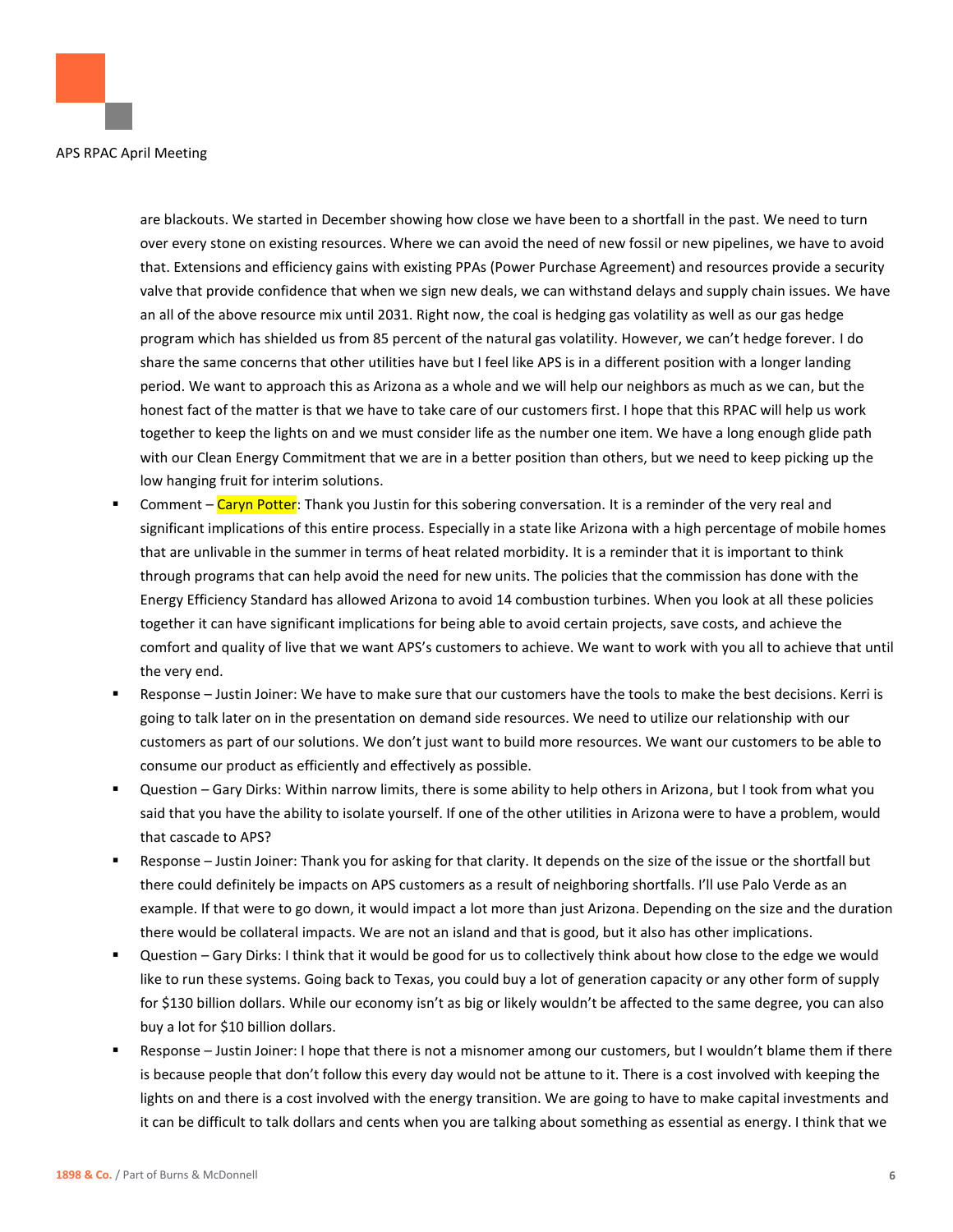

owe it to our customers and our commission that we are clear on why we need to make investments and we can't wait until after the fact like Texas. It is far better that we get ahead of it, and if these investments are helpful to our neighbors, I have to remind people that every dollar made from off system sales goes back to our customers. That can be a big compensation when there are dire situations or dire timeframes.

- Response Matt Lind: I appreciate the discussion and the engagement.
- Slide  $14$  Break

# Matt Lind (E98/Director of Resource Planning) – RFP Schedule / Looking Forward

- Slide 16 Anticipated Schedule: 2022 All Source RFP
	- $\blacksquare$  May 16<sup>th</sup> is the targeted release date for the final RFP document.
	- Early July is timeline to receive initial bids
	- Evaluation and shortlisting will be completed by late August
	- September December is the timeline for bidder due diligence and contract negotiations.
- Slide  $17$  Discussion & Questions
	- Comment Jill Freret: The only thing I would like to say is that we are making a really concerted effort with this RFP to move negotiations along at an appropriate clip recognizing the hill that we have to climb. We need to meet our 2025 needs in a really constrained market with our peers seeking the same resources at the same time. There have been many RFPs released for the same time period. It is one of the reasons why it has been so critical to get all the feedback that we have gotten to build the RFP and put it together so that there is transparency. It will be different than previous RFPs that have swelled and taken up time that we can't afford to take up with this effort.
- Slide 19 May and Future RPAC Meetings
	- May RPAC meeting will by a hybrid setting. In-person and virtual attendance will both be supported.
	- There will be no RPAC meetings through the Summer and the cadence will start back up in the third and fourth quarter of the year.
	- RPAC meetings after the break will be focused on an update to the RFP process and then shift the focus to the 2023 integrated resource plan.

# Kerri Carnes (APS/Manager of Product Development Strategy) – Acquiring DSM Resources

- Slide 21 Scaling Up APS's DER Aggregation Programs
	- Doubled the size of APS's "Cool Rewards" program in 2021. Raising size from 113 MW to 150+ MW in 2022
	- "Peak Solutions" program is expected to increase from 28 MW in 2021 to 45 MW in 2022.
	- Residential Battery Pilot program is new in 2022 to provide a rebate for data share and on-peak dispatch. Goal is to be up to 8 MW by 2023.
	- Managed EV Charging program is new in 2022 to provide rebates for data sharing.
	- Connected Water Heating Controls program is new in 2022 and is continuing to look at new technologies to expand DER aggregation.
	- APS very much believes that customer resources are a part of the overall resource to meet APS's goals.
- Slide 22 Partial List of DSM Program Partners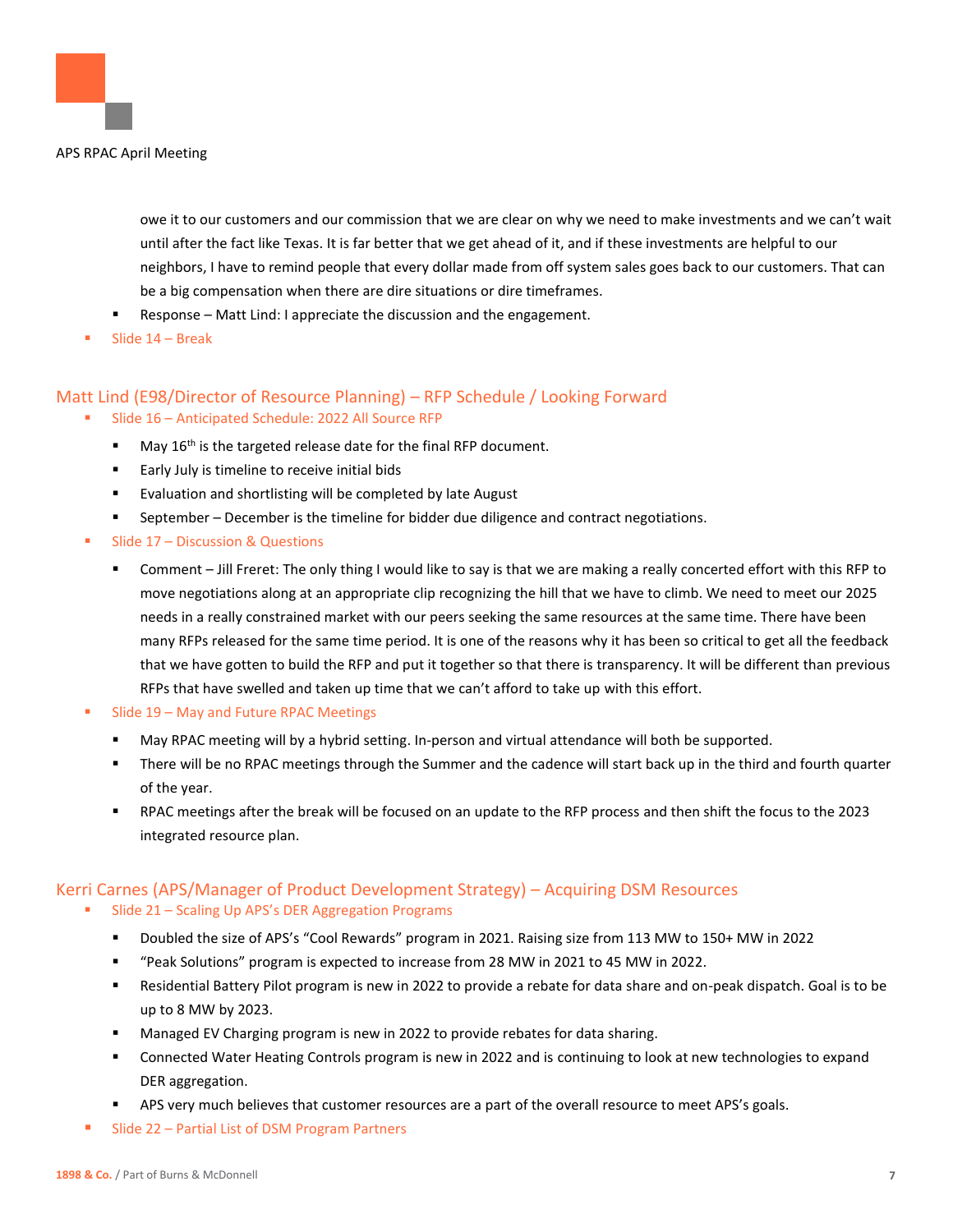

- The DSM programs take a wide network to deliver the programs and make sure awareness is brought to the different programs.
- APS has developed strategic partnerships to increase the customer value of the DSM programs being offered.
- Slide 23 Recent DSM RFP Opportunities
	- There have been recent DSM RFP opportunities that led to partnerships and better DSM pricing.
	- Running DSM RFPs is important to constantly refresh pricing, bring in new partners, and ensure APS is offering the best possible DSM opportunities.
	- The online marketplace has provided an exciting education opportunity for APS customers to understand how to use electricity as efficiently as possible.
- **E** Slide 24 2021 All-DDSR RFP
	- The commission asked for APS to create a tariff and in order to make the most informed recommendation, APS decided to run an All-DDSR RFP.
	- The All-DDSR RFP went through a similar stakeholder process to the current All-Source RFP.
	- APS received 12 total bids from six bidders, with at least two bids for each of these services.
- Slide 25 DDSR Tariff Approach
	- APS is still working through the contract negotiations on the DDSR contracts.
	- **■** APS is considering issuing periodic DDSR RFPs, specifically identifying resource needs and grid services that are being requested.
	- **DDSR Tariff will be filed by June**  $1^{st}$  **of 2022.**
- Slide 26 Discussion & Questions
	- Comment: The work that you all have done to bring customers in early on and keeping up the level of engagement is critical to success, and I just wanted to say thank you for that.
	- Response Kerri Carnes: Thank you and I really do believe that it is important to bring in as many perspectives as possible and it is how we are getting to the best possible solution.
	- Question: Can you continue the conversation for how this is going to work in the regulatory construct or when you are going to put some of these services in practice?
	- Response Kerri Carnes: The bulk of what I spoke about is already in practice and we plan to continue to rapidly scale these programs. The DDSR is newer and came as a result of specific commission orders. The RFP ran last summer. We are still working through the negotiations, and we plan for deliveries to occur in early 2023 but I can't speak to specifics quite yet. The tariff is required to be filed this year and we are on track to file that in compliance on the date of June  $1<sup>st</sup>$ .
	- Question: With the DDSR, do you have to receive regulatory approval first before you can start contracting? Or are you free to contract with them?
	- Response Kerri Carnes: We are currently contracting with them. We will need commission approval in a couple of different areas. First, the tariff which will propose that customers can sign on to it later down the road. Also, the budgeting for the services on our side will require commission approval.
	- Question: Will the DDSR stakeholder process continue?